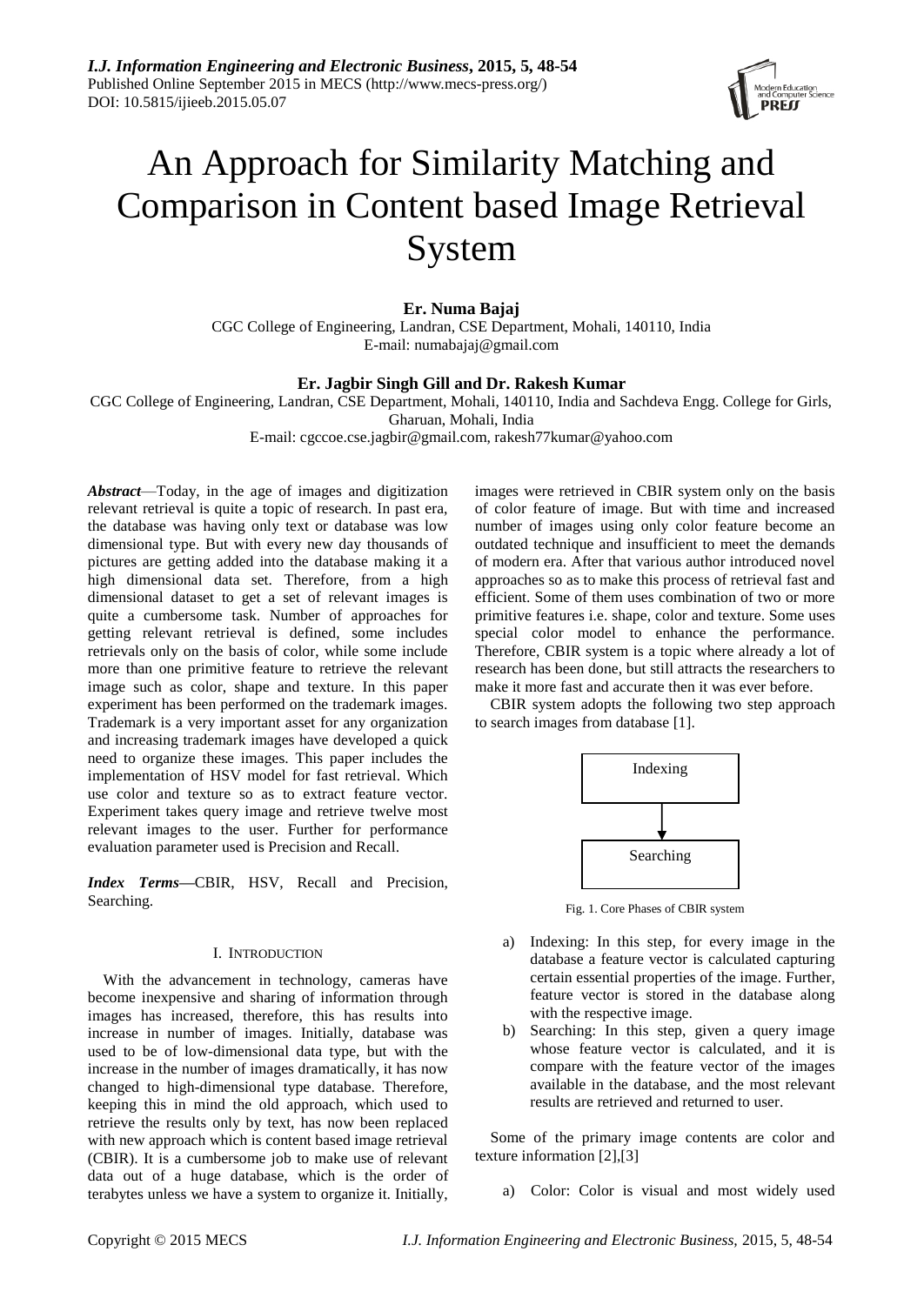image content which is robust to all transformation and rotation [4],[3]. A user can easily differentiate between two images with the help of color feature. That is why, that is why this is most widely used feature in CBIR system. The most widely used method to represent color feature of an image is color histogram [5].

b) Texture: This is a low level feature, mostly used to define the texture classification in an image.[5]

By extracting these primary contents the feature vector can be formed.[5]

In this paper, histogram based bins approach has been used for feature extraction. It combines texture and color contents to extract feature vector so as to increase its discriminating power. The presented approach uses HSV as color space model. For the next step, which is similarity matching between two images, Euclidean distance is used. This will results in relevant retrieval with respect to the query image. To evaluate the performance of our proposed approach which is HSV we have used Precision and Recall cross over point.

Rest of the paper is organized as follows; Section II contains brief explanation of HSV color space model. Section III explains the related work. Section IV explains the proposed work. Section V contains experimental test cases. Section VI contains the parameters for performance evaluation.

## II. HSV COLOR SPACE

HSV color space is one which is always preferred by any user for manipulating the color. This color space model is designed for better human perception.HSV color model is a cylindrical coordinate system. Colors are represented three basic features: hue, saturation and value [6].

Hue: The hue (H) represents the dominant spectral component—color in its pure form, as in green, red, or yellow.[7] Hue is measured by angle.



Saturation: The Saturation (S) corresponds to adding white to the pure color changes the color: the less white, the more saturated the color is. [7] Saturation is measured by percentage.

Value: The value (V) corresponds to the brightness of

color. [7] It is also measured in percentage.

Hue, Saturation and Value can be represented using a inverted cone as shown below in the diagram. [8]

HSV color space is a non-linear but reversible conversion of RGB model. This conversion is important because HSV color space is more suitable for human perception in comparison to very basic RGB model. Following are the formulas using which RGB color space can be converted to HSV color space.[9]



Fig. 3. HSV color space model

$$
H = arc \tan \frac{\sqrt{3}(G-B)}{(R-G) + (R-B)}
$$
 (1)

$$
S = 1 - \frac{\min\{R, G, B\}}{V}
$$
 (2)

$$
V = \frac{(R+G+B)}{3} \tag{3}
$$

Figure 4 illustrates how RGB is converted to HSV graphically. [10] Suppose a point P is taken inside the triangle. All the three vertices of triangle show the three primary colors i.e. Red, Blue and Green.



Fig. 4. RGB to HSV Conversion

**Hue:** Hue is defined by the angle between the line connecting point P to the centre and the line connecting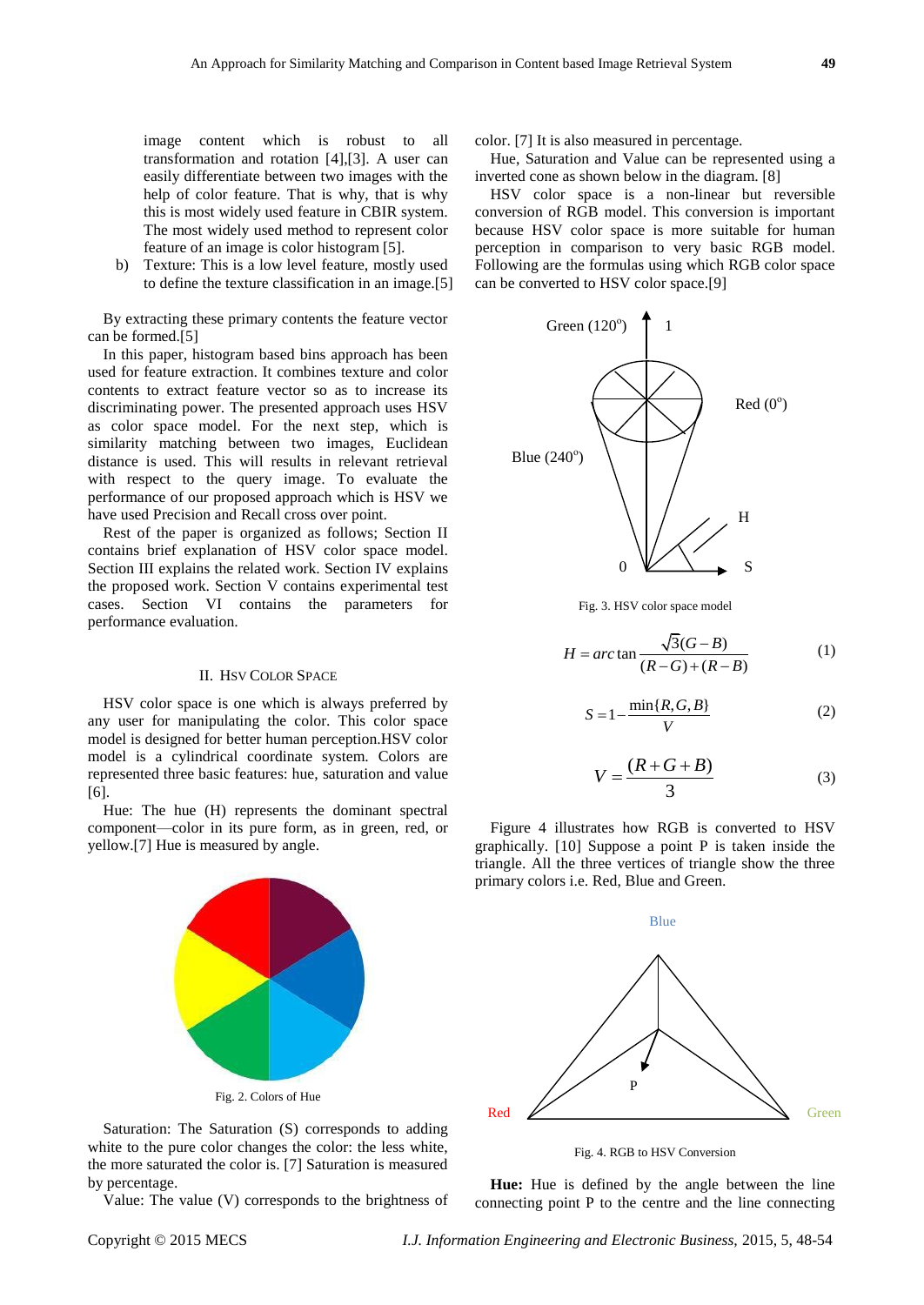Red vertex to the centre.

**Saturation:** Saturation is defined as the distance between the Point P and the centre of triangle.

**Value:** It is also known as intensity. It is defined as the height of the line perpendicular the triangle passing through its centre.

## III. RELATED WORK

Content based image retrieval is a topic on which research is being carried out from last many years. With content based image retrieval there was a problem in similarity matching because the color histograms were using only frequency value of the same color after performing color quantization, which results in quantization error.

This problem was solved by Y. J., Park, where to reduce the error of color quantization mean value of RGB color component and color frequency for each region was calculated separately, so as to retrieve the most similar images.[3]

All the image retrievals were only on the basis o color. Hiremath, gives a novel approach in which for image retrieval primitive image descriptors were used i.e. color, texture and shape, so as to achieve better results of retrieval. For this author, uses color moments, which serves as local descriptor to the features, color and texture. Shape feature is calculated using gradient vector flow fields. Combination of these three features results into better performance than before.[2]

Murala, represented a novel approach of image retrieval using only color and texture features. In this approach the retrieval results were calculated using color histogram and Gobar wavelet transform.[4]

Arthi, proposed a new approach for efficient image retrieval, which uses a algorithm based on CCM (Color Co-occurrence matrix). For calculating CCM, HSV model is used.[10]

Kekre, introduced a novel idea of extracting the feature vectors of image along with dimensionality reduction. The author implemented the bins approach which is designed and implemented with the help of image histogram. This bins extraction results in reducing the feature vector dimension and efficiency of retrievals are improved.[11]

Kekre, enhanced the approach of bins extraction. The author execute the bins approach in various color spaces which results in positive change, which was not seen with RGB before. The work was performed using two primitive features i.e. color and texture associated with 8 bins approach which results in dimensionality reduction.

#### IV. PROPOSED WORK

Two major problems which attracts researchers to explore more in CBIR system is:

 Huge database which needs to organized properly so that quick and accurate results can be retrieved.

 Information System suffers from Sensory Gap and Semantic Gap due to difference in machine algorithms.

Therefore, these two problems lead to the following objective:

- To develop a CBIR system for better and accurate results using HSV model (Best model for user perception).
- a) Basic Design for the Proposed Work



Fig. 5. Basic Design of the CBIR approach

**Database Images:** These are the images present in database from which relevant images will be retrieved. For this proposed work we have taken set of 50 images, which are trademark images.

**Query Image:** This is the image which user send to the machine to get relevant results from the images present in the database.

**Feature Extraction:** Feature is a very important part of any image. It uniquely identifies an image. Therefore for every image we have to extract its feature vector so as to perform similarity matching between indexed images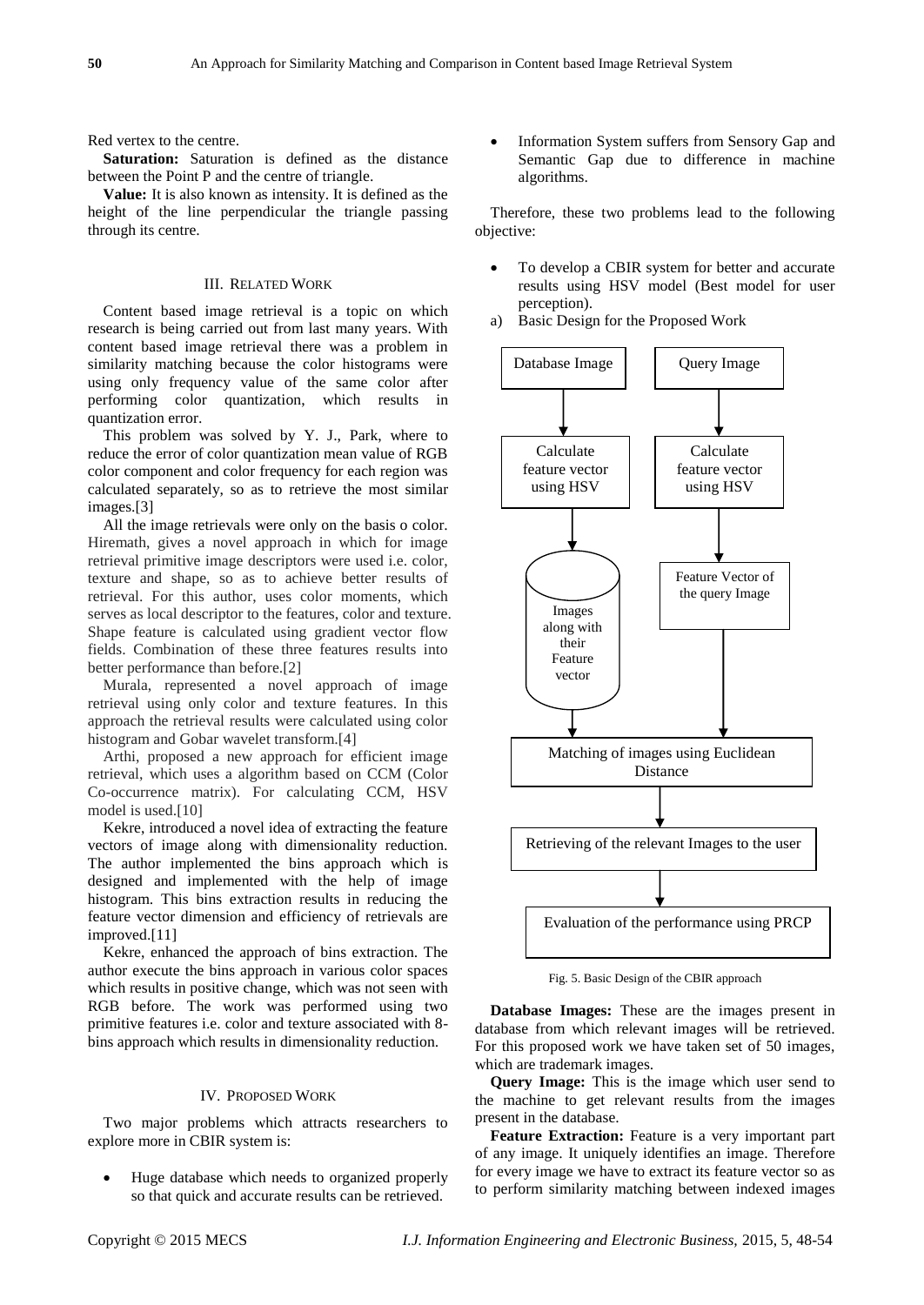

Fig. 6. Flow Chart for the Proposed Work

and the query image. For this proposed work we are mainly using color and the texture features for preparing feature vectors.

**Similarity Matching:** Once features have been extracted from the images, after that the query image is compared with the images present in the database. For the proposed work we are using Euclidean distance to find the similarity between two images. Formula for Euclidean distance is:[10]

*Euclidean Dis* 
$$
\tan ce = \sqrt{\sum_{i=1}^{n} [Q_i - D_i]^2}
$$
 (4)

**Relevant Images:** These are the images retrieved which are most relevant to the query image. For proposed work we have taken 12 slots so as to retrieve relevant images. But this is not necessary that all the images are relevant, some of the non relevant images can also be retrieved.

**Performance Evaluation:** Performance will be evaluated using PRCP for this paper.

b) Algorithm Level Design for Proposed Work

#### V. EXPERIMENTAL TEST CASES

Distance between two images is computed as where, the Euclidean distance of features of the two images is. The database used by us consists of 50 groundtruthed images. It describes each individual image by a set of phrases or keywords. Performance of the system is studied by using each image in the database as the query image and top 12 similar images are retrieved by Euclidean distance based exhaustive search.

Query Image: Is the image which is fired to the system. For this system, this google trademark image has been fired, so as to get results relevant to it.



Fig. 7. Query Image

Retrieved image: These are the images which system will retrieve on the basis of Euclidean distance. Here in the diagram below 12 retrieved images are shown with respect to the query image fired to the system. These 12 images are most relevant images out of the total 50 images in database. This retrieval is based on the color and texture of the query image. Relevance of the image decreases as we move from left to right.



Fig. 8. Retrieved Images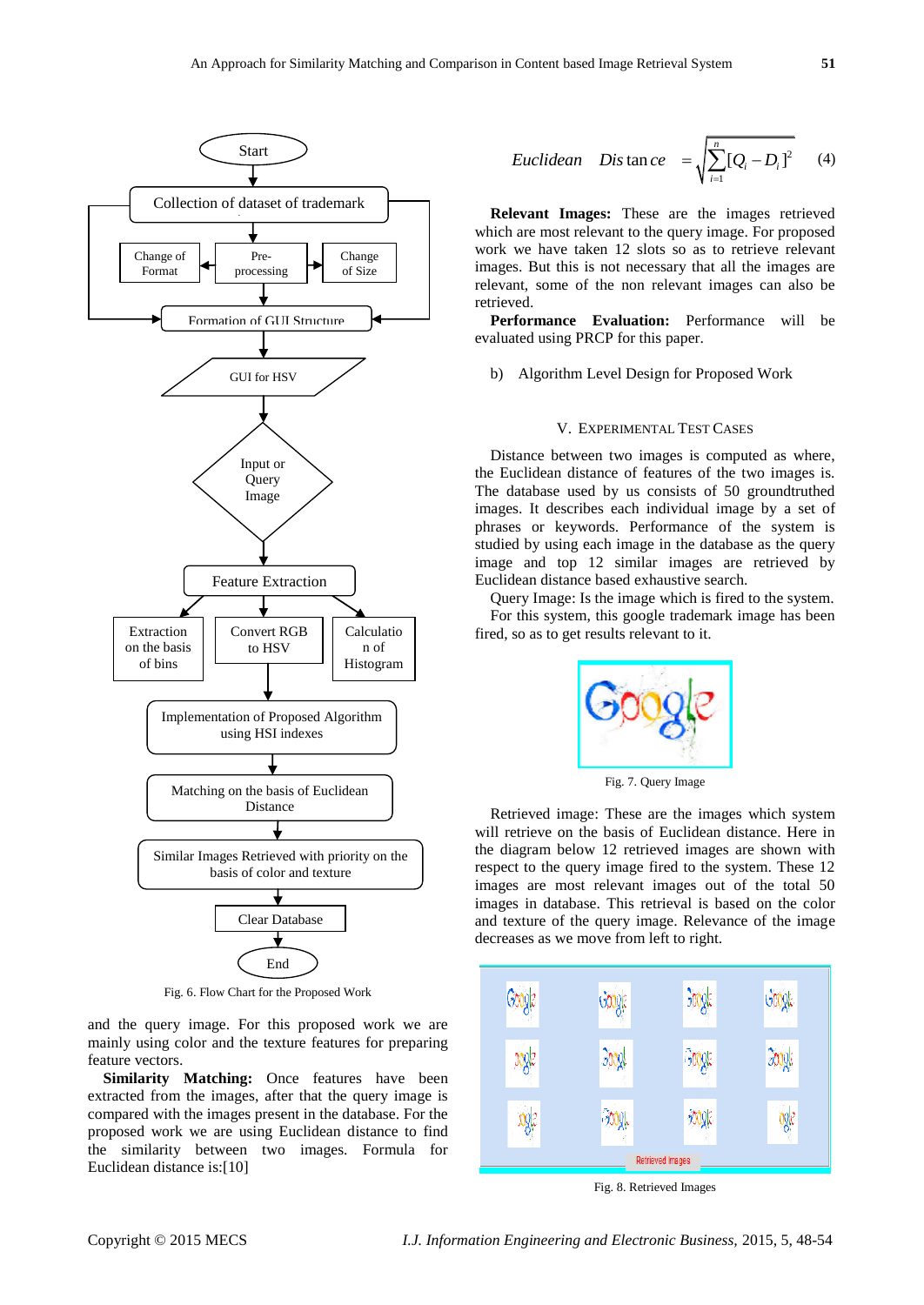

Fig. 10. Retrieved Images

Fig. 11. Query Image

 $\overline{\nu}$ 

iirte

 $\overline{v}$ 

airte

D

airtel

 $\boldsymbol{v}$ 

airte

Ø

irte

O

irtet

airtí

v

airte

 $\overline{\nu}$ irt

O

airt

Fig. 12. Retrieved Images

Retrieved Images

Fig. 13. Logo Images

 $\mathsf{L}_1$ Mall



Fig. 14. Retrieved Images



Fig. 15. Logo Images

# VI. PERFORMANCE EVALUATION

Finally, for evaluating the performance of HSV model Precision and Recall graph are as follows.



Fig. 16. Retrieved Images



Fig. 17. Precision Graph for HSV model

V

airt

 $\overline{\nu}$ 

airte

 $\boldsymbol{v}$ 

airtel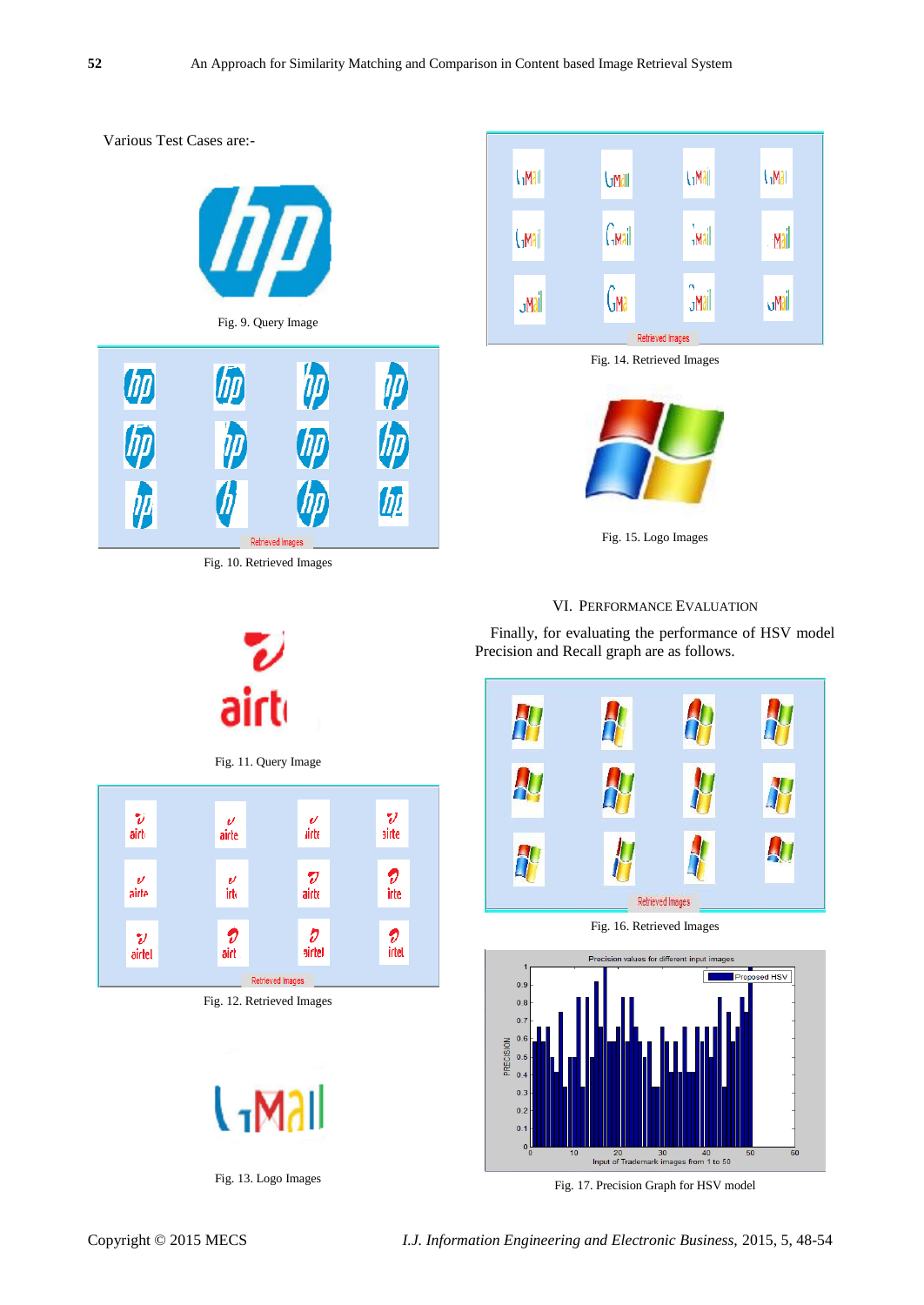Fig 17 graph shows Precision on Y-axis and Input of Trademark images 1 to 50 on X-axis. It clearly depicts the proposed HSV (HSI) method on the basis of precision value. For the proposed algorithm the precision value is quiet better and optimist which can be seen here from the above figure. Higher will be the precision value higher will be the accuracy of results. The precision value calculated on the basis on number of favourable retrieved image with respect to all retrieved images.

Fig 18 shows Recall on Y-axis and Input of Trademark images on X-axis. It clearly depicts the proposed HSV (HSI) method on the basis of recall value. For the proposed algorithm the recall value is quiet better and optimist which can be seen here from the above figure. Higher recall value shows that the results are accurate. The recall value is calculated on the basis on number of favorable retrieved image with respect to all associated and similar images in the datasets.



Fig. 18. Recall Graph for HSV Model

#### VII. CONCLUSION AND FUTURE SCOPE

In this paper, stress has been laid towards the CBIR of Trademark Images using HSV model. From the various primary properties of an image, we have chosen color and texture for extracting the feature vector. The performance evaluation was made over each images stored in the set of data set of various Trademark images. Here, the parameter taken for performance evaluation is PRECISION and RECALL. The results clearly depicts that the value of PRECISION for all the images stored in the set of dataset is quiet higher for proposed HSV (HSI) approach. The result of proposed work is quiet full fill the above line.

Furthermore, there is need to improve the results of image retrieval more to the present one. There is also need to increase the work more for different techniques and also there should be need to use some more parameters for performance evaluation.

#### **REFERENCES**

- [1] Huang, J., Kumar, S. R., Mitra, M., Zhu, W. J., & Zabih, R. (1999). Spatial color indexing and applications. *International Journal of Computer Vision*, *35*(3), 245-268.
- [2] Hiremath, P. S., & Pujari, J. (2007, December). Content based image retrieval using color, texture and shape

features. In *Advanced Computing and Communications, 2007. ADCOM 2007. International Conference on* (pp. 780-784). IEEE.

- [3] Song, Y. J., Park, W. B., Kim, D. W., & Ahn, J. H. (2004, November). Content-based image retrieval using new color histogram. In *Intelligent Signal Processing and Communication Systems, 2004. ISPACS 2004. P oceedings of 2004 International Symposium on* (pp. 609- 611). IEEE.
- [4] Murala, S., Gonde, A. B., & Maheshwari, R. P. (2009, March). Color and texture features for image indexing and retrieval. In *Advance Computing Conference, 2009. IACC 2009. IEEE International* (pp. 1411-1416). IEEE.
- [5] Kekre, H. B., & Sonawane, K. (2014, April). Comparative study of color histogram based bins approach in RGB, XYZ, Kekre's LXY and L′ X′ Y′ color spaces. In *Circuits, Systems, Communication and Information Technology Applications (CSCITA), 2014 International Conference on* (pp. 364-369). IEEE.
- [6] Ketenci, S., & Gencturk, B. (2013, July). Performance analysis in common color spaces of 2D Gaussian Color Model for skin segmentation. In*EUROCON, 2013 IEEE* (pp. 1653-1657). IEEE.
- [7] Manjunath, B. S., Ohm, J. R., Vasudevan, V. V., & Yamada, A. (2001). Color and texture descriptors. *Circuits and Systems for Video Technology, IEEE Transactions on*, *11*(6), 703-715.
- [8] Zhao, Q., Yang, J., Yang, J., & Liu, H. (2009, April). Stone images retrieval based on color histogram. In *Image Analysis and Signal Processing, 2009. IASP 2009. International Conference on* (pp. 157-161). IEEE.
- [9] Yu, H., Li, M., Zhang, H. J., & Feng, J. (2002, June). Color texture moments for content-based image retrieval. In *Image Processing. 2002. Proceedings. 2002 International Conference on* (Vol. 3, pp. 929-932). IEEE.
- [10] Arthi, K., & Vijayaraghavan, M. J. (2013). Content based image retrieval algorithm using colour models. *International Journal of Advanced Research in Computer and Communication Engineering*, *2*(3), 1343-47.
- [11] Kekre, H. B., & Sonawane, K. (2012). Histogram Partitioning for Feature Vector Dimension Reduction in Bins Approach for CBIR. *IJECCE*, *3*(6), 1630-1639.
- [12] Kekre, H. B., & Sonawane, K. (2013). Performance evaluation of bins approach in YCbCr color space with and without scaling. *International Journal of Soft Computing and Engineering*, *3*(3), 203-210.
- [13] Müller, W., Squire, D. M., Marchand-Maillet, S., & Pun, T. (2001). Performance evaluation in content-based image retrieval: overview and proposals. *Pattern Recognition Letters*, *22*(5), 593-601.
- [14] Sharma, N. S., Rawat, P. S., & Singh, J. S. (2011). Efficient CBIR using color histogram processing. *Signal & Image Processing*, *2*(1).
- [15] Suhasini, P. S., Krishna, K., & Krishna, I. M. (2009). CBIR USING COLOR HISTOGRAM PROCESSING. *Journal of Theoretical & Applied Information Technology*, *6*(1).
- [16] Jeong, S., Won, C. S., & Gray, R. M. (2004). Image retrieval using color histograms generated by Gauss mixture vector quantization. *Computer Vision and Image Understanding*, *94*(1), 44-66.
- [17] Datta, R., Li, J., & Wang, J. Z. (2005, November). Content-based image retrieval: approaches and trends of the new age. In *Proceedings of the 7th ACM SIGMM international workshop on Multimedia information retrieval* (pp. 253-262). ACM.
- [18] Schettini, R., Ciocca, G., & Zuffi, S. (2001). A survey of